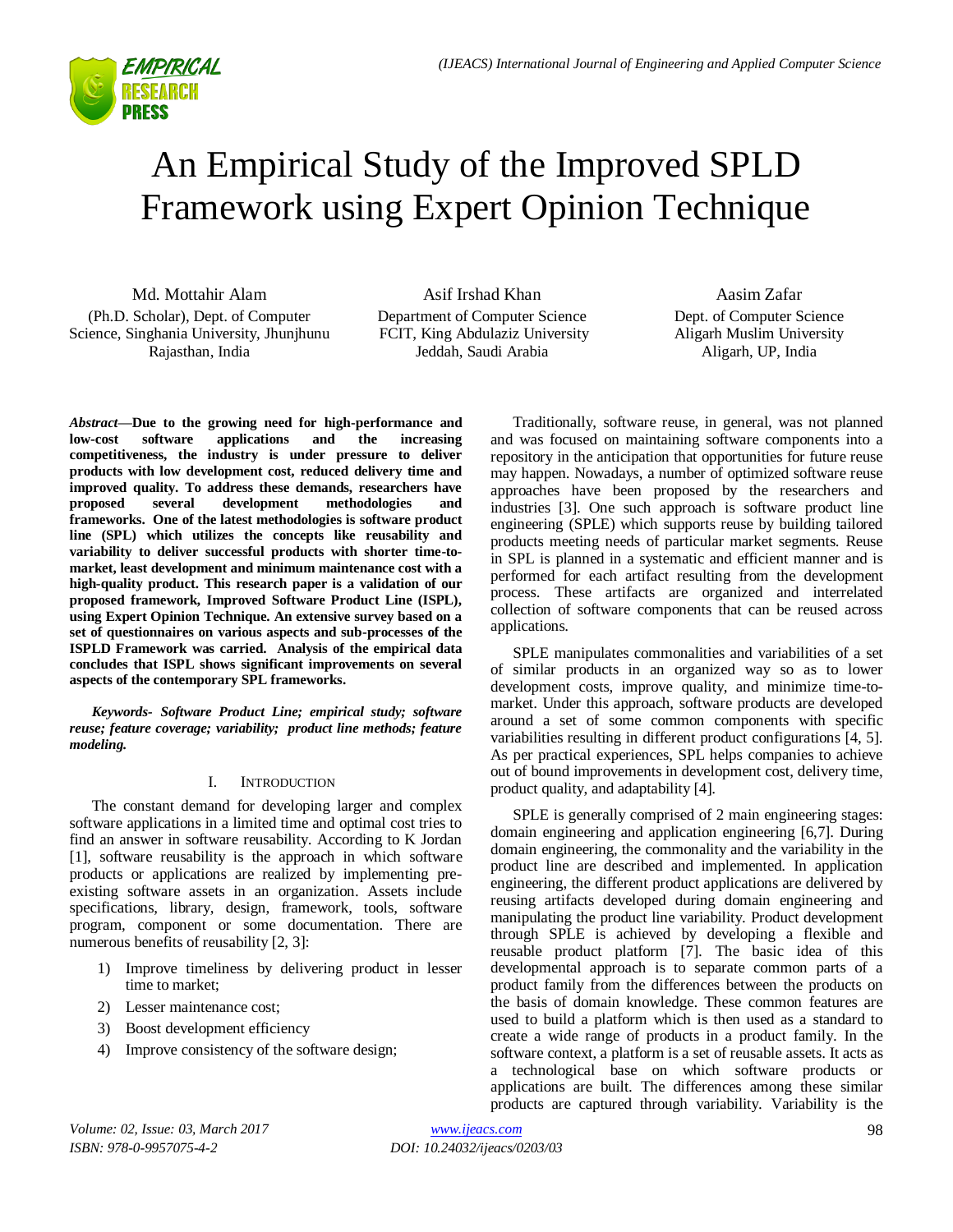capability of software artifacts to vary and its smart management and controlling helps in the realization of successful SPL [8]. It is the flexibility of software artifacts to vary and its smart management and controlling help in the realization of successful SPL [9].

Manufacturing companies like Boeing and Ford have already successfully adopted product line approach to have control over budget and efficiency by taking benefit of common features among similar products. Several other companies like Hewlett-Packard, Motorola, Dell have also been following SPL approach [10]. Although product line is not a new idea for manufacturing companies, it is a comparatively new approach for software companies. However, studies have proved beyond doubt that companies which have implemented product line approach have earned tremendous benefits and achieved momentous improvements in costs, delivery time, reliability, usability, portability and maintenance, and customer satisfaction [6, 11].

Bosch in 2000 proposed that creation of a product line can be categorized into three parts, namely, the vital reusable assets of the product line, the management of the product line and the life cycles of the reusable artifacts of the product line [12]. Researchers, of late, have proposed several approaches to implementing software reuse by amalgamating componentbased software development (CBSD) and software product lines (SPL) as it maximizes the software reusability.

This paper is planned as follows: Section II discusses related work in software product line framework. Section III discusses the overview of the improved SPL framework. Section IV describes assessment using expert opinion technique. Section V presents the research findings and section VI provides concluding remarks and future work.

#### II. RELATED WORK

There are several approaches proposed by researchers to manage software product line development.

Weiss et.al [13] put forward a model for SPLE, called as FAST (Family-oriented abstraction, specification, and translation). It is a feature-based model.

FAST Model supports a major share of common artifacts among themselves when the range of similar products is developed.

Common artifacts are analyzed to create a group of products and that result in building of potential software families with common feature like behavior, interfaces, or code. This helps in making the software development more robust by reusing the common artifacts, which in turn decreases the development cost, and reduces the time-to-market as shown in Figure 1.

The processes in this framework are divided into three sub-processes:

i. **Domain qualification**: In this phase cost benefit analysis is done to study the economic feasibility of the potential product line.

- ii. **Domain engineering**: In this phase product line infrastructure, core assets reusability and family definition are analyzed for the potential product line.
- iii. **Application Engineering**: In this phase reusable core assets are used to build the product line family.



Figure 1. FAST Flow Process [13].

Kang proposed FODA-Feature-Oriented Domain Analysis [14] to identify and model features. This model is based on domain analysis process to identify distinct features within a product line. This approach involves three basic processes, namely,

- i) Analysis of the domain of the SPL
- ii) Analysis the features of the SPL
- iii) Modeling the features of the SPL

Kim, J. et.al [15] in 2008 suggested a framework for implementing both domain requirements as well as modeling core architecture in SPL. It is presented in Fig. 2. The framework uses processes, methods and support tools and shows a mapping between product line requirements and reference architecture. It involves concepts such as goal oriented domain requirement analysis, analytical hierarchy process (AHP), matrix technique and architecture styles.

It performs domain requirement analysis by classifying requirements into four different stages: Business stage, service stage, interaction stage, and internal stage. This helps in identifying and building components.

The next step is to prioritize the components using matrix techniques and analytical hierarchy process (AHP). Finally, reference architecture is created based on the components and their quality attributes.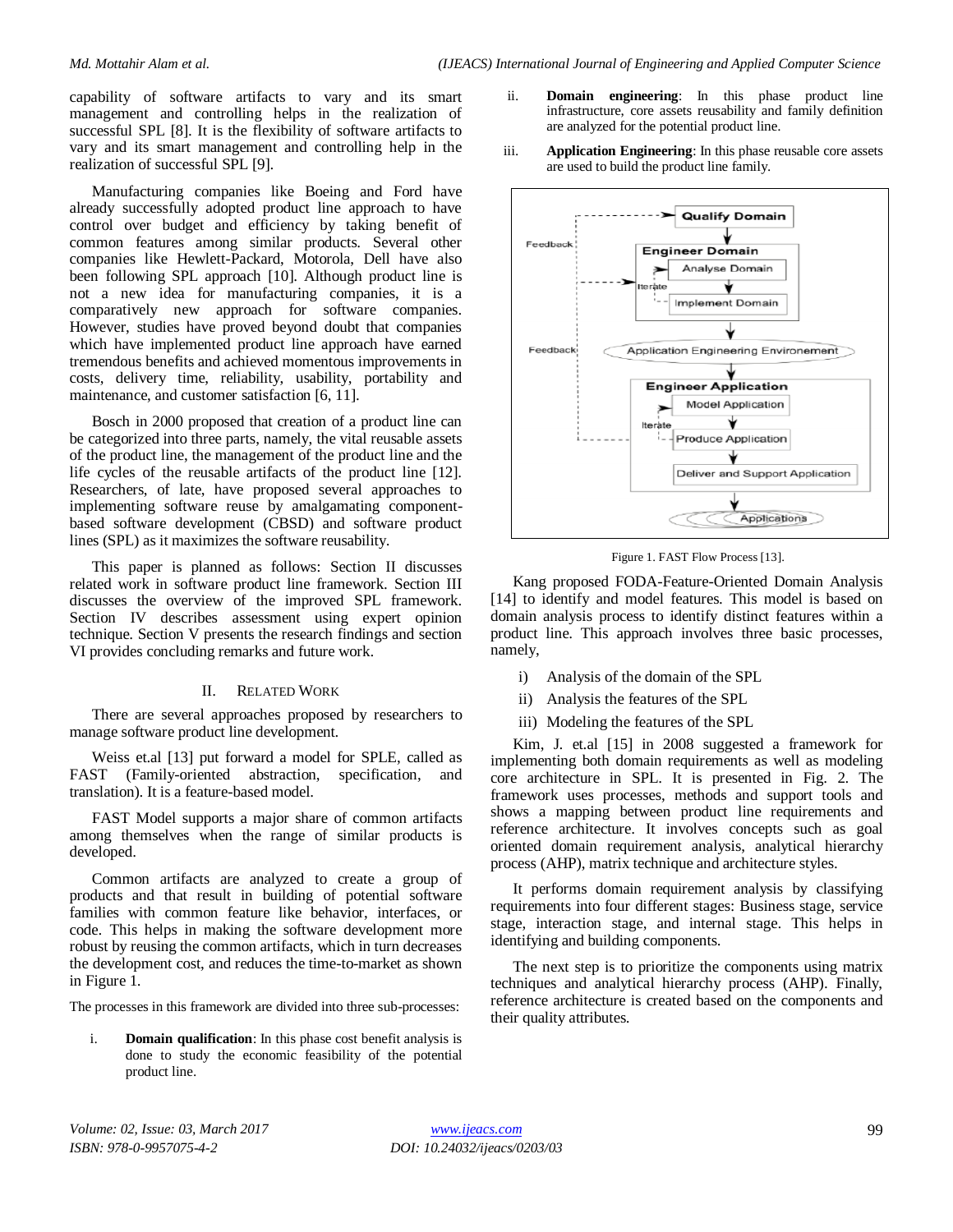

Tanhaei, M. et.al [16] in 2010 proposed an architecturebased technique to select suitable components in an SPL. It is a component-oriented technique to manage and control the selection of components in an SPL, thereby reducing risks and cost of software development. The components are carefully selected on the basis of the reference architecture, product family requirements, domain requirements, and concerns of stakeholders. The architecture of this method is shown in Fig.3. It starts with the selection of a component list from the component lists on the basis of architecture variant point.



Figure 3. Architecture of method [16].

The components in the component list can be selected either from COTS components or component repository. If the component is not available, then it is developed. The selected components are evaluated for approval. Once approved, these components are passed through integrity test. Lastly, reference architecture is obtained these selected and successfully tested components. Mellado, D et.al [17] gave a framework which emphasizes on security mechanisms for SPL as shown in Fig.4. This framework categorizes activities into two main types: application engineering and domain engineering. It implements security by integrating domain security mechanism PLSecDomReq and application security mechanism PLSecAppReq.



Figure 4. Security requirements engineering framework for Software Product Lines [17].

The reference architecture involves repositories, traceability, and security mechanism. The various repositories implemented in the framework are:

- 1) Software product line repository
- 2) Application repository
- 3) SPLSecurity Assets Repository
- 4) Application Security Asset Repository
- 5) The Security Standards Repository

#### III. OVERVIEW OF THE IMPROVED SPL FRAMEWORK

A security enabled framework for software product line development is proposed with a high abstract level of software product line (SPL) architecture as shown in Fig5. The model is a mix of aspect-oriented and the feature-oriented approach. The aspect-oriented approach addresses crosscutting concerns and functional behaviors of SPL while the feature-oriented approach is used to capture variability and commonality of product lines. The detailed explanation of the proposed model is as follows.

The model has two high-level processes: domain engineering and application engineering. The main aim of domain engineering is to identify and develop reusable artifacts for reuse later in the application engineering phase. Application engineering targets building of software products using the identified reusable artifacts.

*Volume: 02, Issue: 03, March 2017 ISBN: 978-0-9957075-4-2*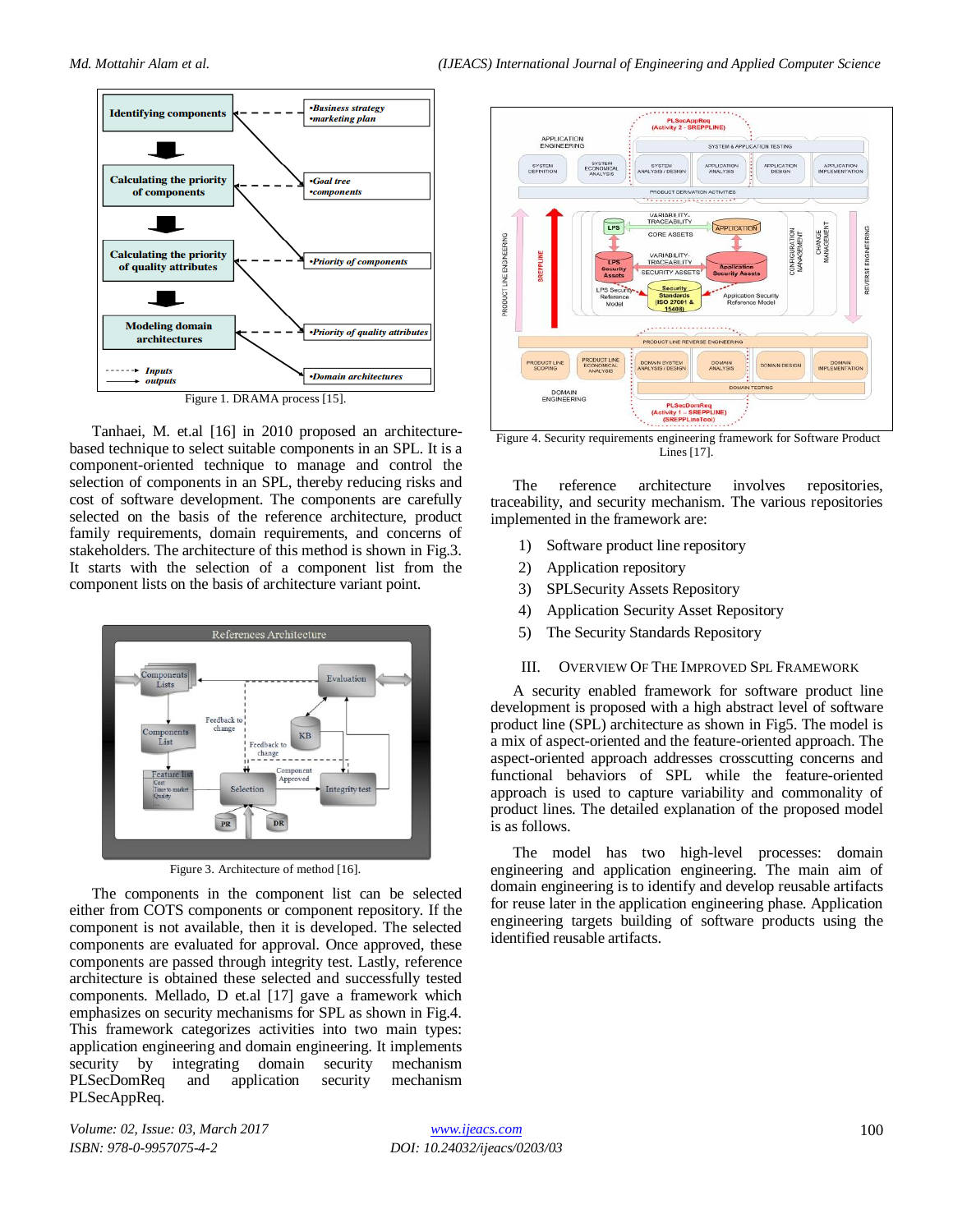

Figure 5. Shows a high abstract level of Software Product Line (ISPL) Architecture.

## *A. Domain Engineering Phase*

Domain Engineering requires common and variable requirements of the product line family as inputs and generates reusable core assets such as components, framework, a library, tools or a platform, etc. The core activities of the domain engineering phase are described as follows:

- Business Feasibility Study
- Product Line Scoping
- Product Line Requirement Analysis
- Security Policy and Security Modeling
- Product line design and architecting
- Product line Implementation
- Product line Testing

#### *B. Application Engineering Phase*

Application engineering deals with requirements specifications of individual products of the software product line family are considered, and a customer-specific product is developed by using the generic architecture and reusing the core assets from domain engineering as much as possible.

Following are the major activities carried out to create tailored products during application engineering:

- Application Requirement
- Application Design and Architecting
- Application Implementation
- Application Testing
- Delivery, Evolution, and Maintenance

For a detailed description, refer to [7].

## IV. ASSESSMENT USING EXPERT OPINION

Expert opinion technique was utilized to assess and validate different phases of the proposed SPL framework. This method is very useful in evaluating certain system specific questions linked to system behavior, usability and reusability as well as system performance and uncertainties [18]. It also utilizes the wide range of knowledge and expertise of the experts to evaluate the product 19]. Many researchers have used this technique and some scientific publications have emphasized the reliability of using this tool. Authors have conducted expert opinion surveys to validate their system process improvement frameworks and have found this method very trustworthy [20]. Expert opinion technique to solicit the feedback of experts on a process model is has been found to be very useful to validate the framework informally [21].

*Volume: 02, Issue: 03, March 2017 ISBN: 978-0-9957075-4-2*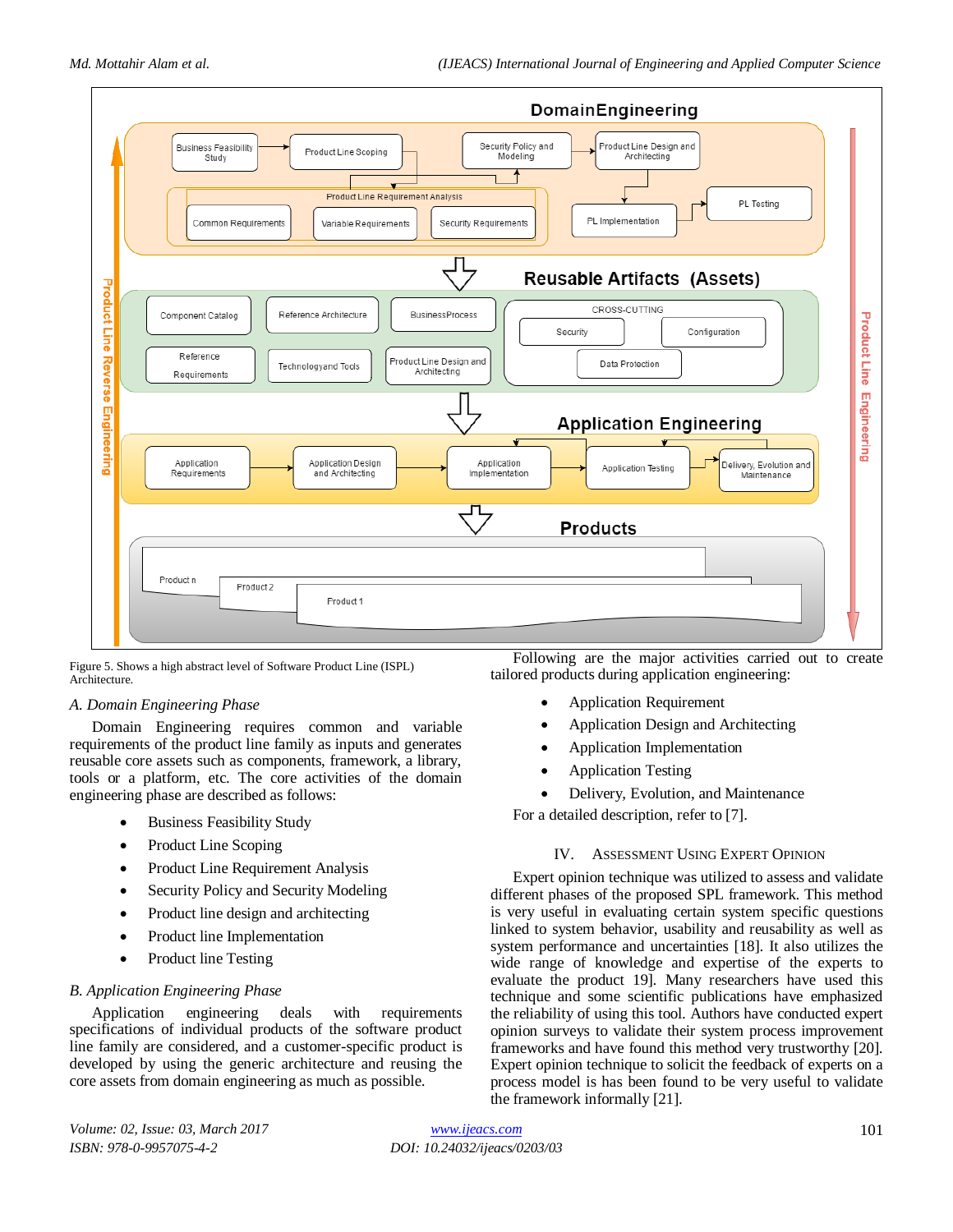In this empirical research, the view was sought from experts to evaluate different phases of proposed SPL framework architecture based on the core aims of our research.

A questionnaire comprising of 10 items based on different processes of the proposed framework was created. Experts from software development companies, software vendors, and academics were invited to participate in the research survey.

The following criteria were considered while inviting the survey participants:

- 1) Currently working as a software architect or system designer or software programmer with more than six years of experience.
- 2) Should have expertise and skill in using state of the art SPL framework and tools.
- 3) Should be willing to work as an unbiased evaluator.
- 4) Should be willing to commit time and effort to offer a valuable opinion based on his working or research experience.

The format of the questionnaire contains statements based on each phase of the proposed SPL framework and respondents were required to give their opinions about the statements in the form of degree of their agreement/disagreement with the statement. We employed the Likert scale which is invented by psychologist Rensis Likert. It is a psychometric response scale and has ratings 1 to 5. It is also called as rating scale and is used by academicians and researchers in surveys to find participants' degree of agreement/disagreement with a specific statement or group of statements. Table1 summarizes the Likert scale employed in this survey.

|--|--|

| Very high / Outstanding / Highly        |  |
|-----------------------------------------|--|
| <b>High / Considerable / Moderately</b> |  |
| Nominal / Average / Nominally           |  |
| Low / Nominal / Poorly                  |  |
| Very low / Poor / Irrelevant            |  |

The results of our analysis were represented using bar charts and frequency tables depicting the extent of analysis. Selection of software experts to invite for the research survey is the most important activity of the empirical research. The basic goal of this empirical investigation and analysis is to validate the proposed SPL framework that ensures a common core SPL architecture achieving write one-time and reuse many- time policy with no or slight variation, which results in reduced development time, improved productivity, and quality product.

#### V. RESEARCH FINDING

The evaluation of our proposed framework is performed by using a survey method involving software experts from industry as well as academics to validate the different aspects addressed in the given framework. The authors evaluate issues by performing a cumulative evaluation of the various features and concerns in the proposed framework. We sent a questionnaire to 70 software experts in different software companies and colleges around the world. A total of 52 responses was received out of the total 70 questionnaires sent. The remaining 18 couldn't send their responses until the time of our analysis. Of the 52 responses received, six were not included in our analysis as either they were incomplete or didn't meet our criteria for selection. Table 2- shows different abbreviations used in our Analysis Tables and its description.

#### *A. Evaluation of addressing Reusability in the product line*

The software product line engineering is based on the concept of software reusability. The proposed framework improves the software reusability in every aspect of the product family. Analysis of the survey concludes that 20% of the responded strongly agreed and 62% agreed that the reusability is addressed in a planned and systematic manner in the framework. Also, approximately 11% of the respondents are unsure of the reusability concern as addressed in the framework while 7% of the respondents don't agree on the reusability concerns in the framework.



Figure Donut chart of respondent responds to the issue addressed in the proposed framework. Overall, the majority of the respondents gave a positive rating to the proposed framework on this issue.

|                         | <b>Answer Choices</b><br>$\overline{\mathbf{v}}$ | <b>Responses</b> | v  |
|-------------------------|--------------------------------------------------|------------------|----|
| v                       | <b>Strongly disagree</b>                         | 4.44%            | o  |
| $\overline{\mathbf{v}}$ | <b>Disagree</b>                                  | 2.22%            |    |
| $\overline{\mathbf{v}}$ | Neither agree nor disagree                       | 11.11%           | 5  |
| v                       | Agree                                            | 62.22%           | 28 |
| $\overline{\mathbf{v}}$ | <b>Strongly agree</b>                            | 20.00%           | 9  |
| Total                   |                                                  |                  | 45 |

Figure shows of respondents' responses to the issue addressed in the proposed framework.

*Volume: 02, Issue: 03, March 2017 ISBN: 978-0-9957075-4-2*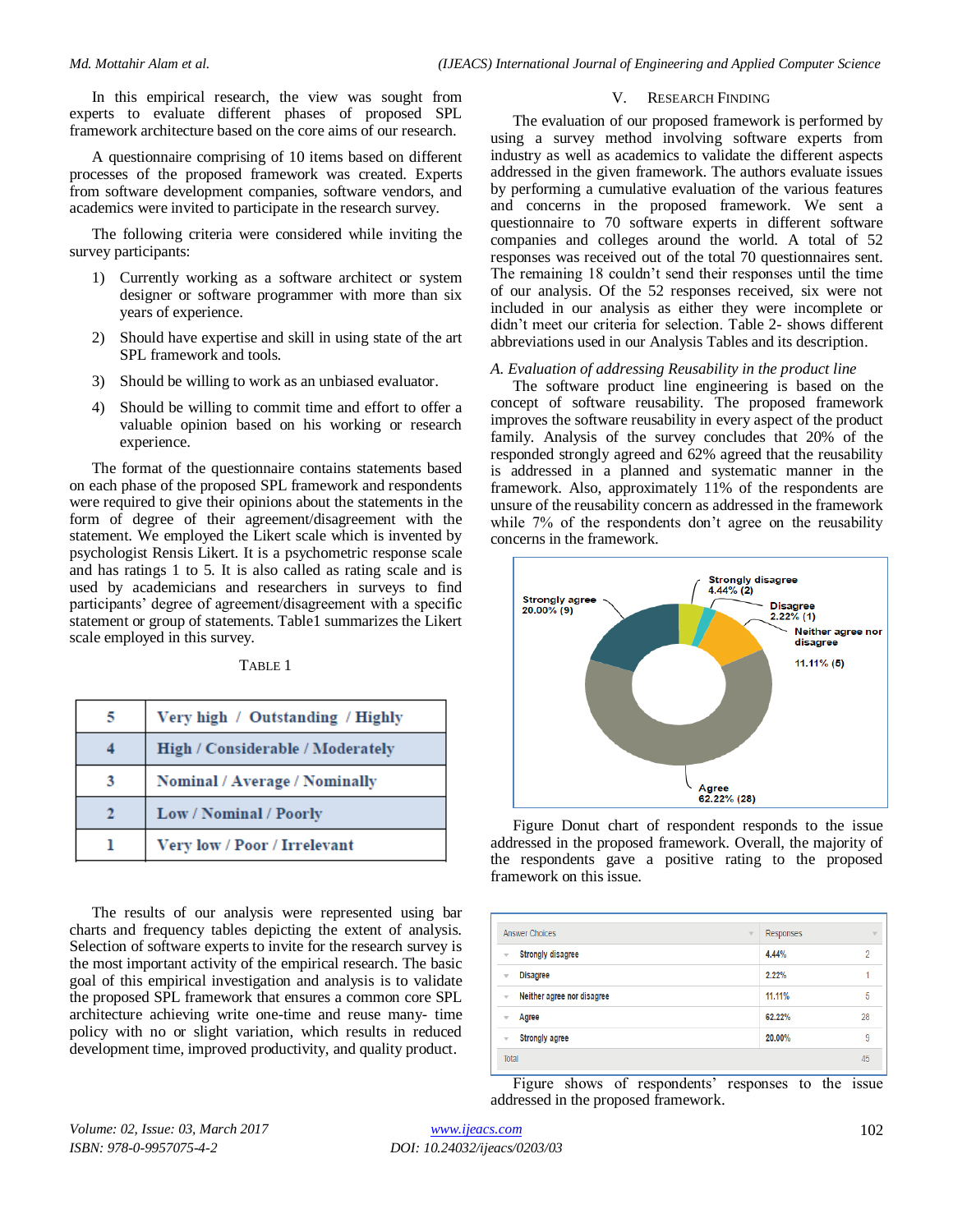## *B. Evaluation of Security, Data Protection, and configuration issues*

The framework addressed the cross-cutting concerns such as security and data protection issues in a product line from the early stages of the product line development as retrofitting security in the later stages might break the product line architecture.

| Answer Choices                                        | Responses<br>$\overline{\mathbf{v}}$ | $\overline{\mathbf{v}}$ |
|-------------------------------------------------------|--------------------------------------|-------------------------|
| <b>Strongly disagree</b><br>Ψ                         | 0.00%                                | 0                       |
| <b>Disagree</b><br>v                                  | 2.17%                                |                         |
| Neither agree nor disagree<br>$\overline{\mathbf{v}}$ | 8.70%                                | 4                       |
| Agree<br>v                                            | 76.09%                               | 35                      |
| <b>Strongly agree</b><br>Ψ                            | 13.04%                               | 6                       |
| Total                                                 |                                      | 46                      |

Figure respondent responds to the issue addressed in the proposed framework.

As per the survey, 13% strongly agreed while 76% agreed that the proposed framework covers the cross-cutting concerns of the product line in all the stages of domain and application engineering.



Figure Bar chart of respondent responds to the issue addressed in the proposed framework.

Overall, the framework voted positive rating on this issue. Hence, the respondents considered that our framework succeeded in addressing the cross-cutting concerns from the early stages of the domain engineering till the application engineering of the product family.

## *C. Evaluation of the commonality and variability aspects*

Software product line is built around a set of common software components with points of variability that allow a wide range of products within a product family. We analyzed the responses of the experts on this issue and found that majority of the respondents gave the positive rating to the proposed framework on this issue. As per survey data,

91% of the respondents either strongly agreed or agreed that the proposed framework addresses the key concepts of commonality and variability. Hence, it is concluded that the commonality and variability aspects are also well addressed in the proposed framework.



Figure Donut chart of respondent responds to the issue addressed in the proposed framework.

| <b>Answer Choices</b><br>$\overline{\phantom{a}}$ | Responses | $\overline{\phantom{a}}$ |
|---------------------------------------------------|-----------|--------------------------|
| <b>Strongly disagree</b><br>▼                     | 2.22%     |                          |
| <b>Disagree</b><br>▼                              | 0.00%     |                          |
| Neither agree nor disagree<br>▼                   | 6.67%     | 3                        |
| Agree<br>÷                                        | 60.00%    | 27                       |
| <b>Strongly agree</b><br>▼                        | 31.11%    | 14                       |
| Total                                             |           | 45                       |

Figure respondent responds to the issue addressed in the proposed framework.

#### *D. Result of evaluation for the use of ADLs to support variability*

Architecture description languages (ADLs) provide support for capturing variation points. It is recognized as an important element in the description and analysis of software properties. It allows describing of variable and dynamic features in the SPL. However, not all ADLs provide support for capturing variation points.



Figure Donut chart of respondent responds to the issue addressed in the proposed framework.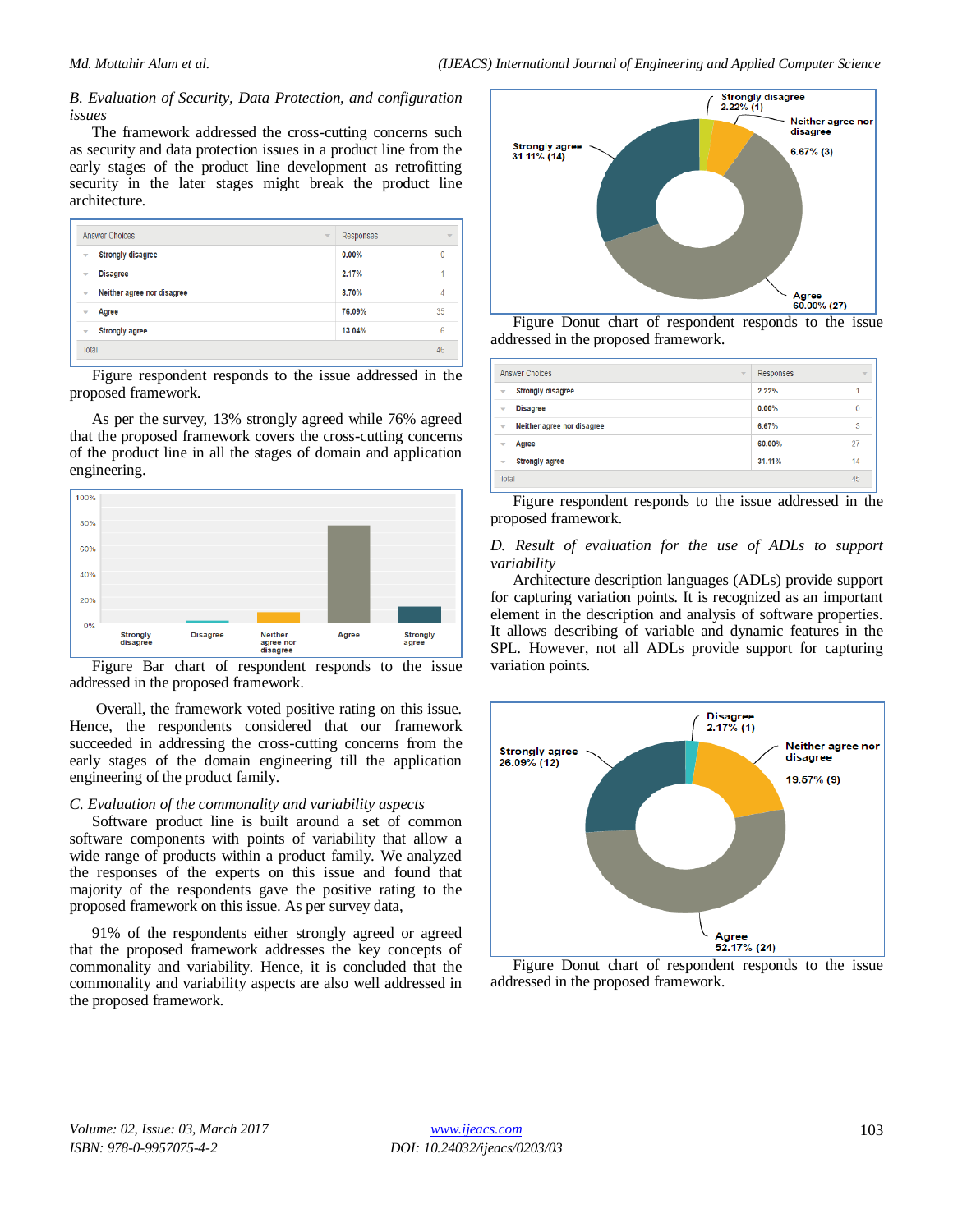| <b>Answer Choices</b>           | <b>Responses</b><br>$\overline{\phantom{a}}$ | $\overline{\phantom{a}}$ |
|---------------------------------|----------------------------------------------|--------------------------|
| <b>Strongly disagree</b><br>v   | 0.00%                                        | $\bf{0}$                 |
| <b>Disagree</b><br>÷            | 2.17%                                        |                          |
| Neither agree nor disagree<br>v | 19.57%                                       | 9                        |
| Agree<br>÷                      | 52.17%                                       | 24                       |
| <b>Strongly agree</b><br>÷      | 26.09%                                       | 12                       |
| <b>Total</b>                    |                                              | 46                       |

Figure Bar chart of respondent responds to the issue addressed in the proposed framework.

The use of variability-supportive ADLs in the Product line design and architecting phase of the proposed framework is validated, and it is found that 26% of the respondents strongly agreed while 52% agreed that ADLs used in the SPLE should be supportive variability. Overall, 78% respondents agreed that the use of variability-supportive ADLs as suggested in the proposed framework is the best way to incorporate variability in the SPLE. Also, approximately 20% of the respondents were neutral on this matter.

#### *E. Evaluation of Documentation, Tagging and Repository aspects*

Documentation is one of the reusable assets under the concept of software reusability in the SPLE. In this proposed framework, various aspects of a software product line development such as business feasibility study, scope, objectives, and evolution of the product line are recommended to be documented. Besides, the product line requirements, architecture design documents, test plan, test design, test cases, etc. should also be developed and well documented. It should also include component's design, its documentation, its test design and procedures, and any models to predict its behavior. All these documents must be maintained so as to be used as reusable assets throughout the lifetime of the product line.



Figure Bar chart of respondent responds to the issue addressed in the proposed framework.

The analysis of the data shows that proposed framework through experts' opinion and found that 26% of the respondents strongly agreed while 50% agreed that reusable artifacts present in the component catalog and repository should be documented and maintained throughout the lifetime of the software product line as mentioned in the proposed SPL framework.

|                         | <b>Answer Choices</b><br>$\overline{\mathbf{v}}$ | Responses | $\overline{\phantom{a}}$ |
|-------------------------|--------------------------------------------------|-----------|--------------------------|
| v                       | <b>Strongly disagree</b>                         | 2.17%     |                          |
| $\overline{\mathbf{v}}$ | <b>Disagree</b>                                  | 0.00%     | 0                        |
| $\overline{\mathbf{v}}$ | Neither agree nor disagree                       | 21.74%    | 10                       |
| v                       | Agree                                            | 50.00%    | 23                       |
| $\overline{\mathbf{v}}$ | <b>Strongly agree</b>                            | 26.09%    | 12                       |
| Total                   |                                                  |           | 46                       |

Figure respondent responds to the issue addressed in the proposed framework.

Overall, 76% of the respondents gave a positive rating to the framework.

#### *F. Evaluation of the configuration management aspect in the proposed framework*

In a software product line, individual products are built, using selections and configurations of the reusable components as well as the implementation of product-specific features. The configuration comprises of the selection of possible variants for a specific application.



addressed in the proposed framework.

The products are abstracted by configuring the architecture and tailoring components available in the component catalog. It picks and configures the compulsory parts of the reference architecture and adds in product specific variations to yield unique products of a software product family.

|   | <b>Answer Choices</b><br>$\overline{\phantom{a}}$ | Responses | $\overline{\mathbf{v}}$ |
|---|---------------------------------------------------|-----------|-------------------------|
| v | <b>Strongly disagree</b>                          | 0.00%     | 0                       |
| v | <b>Disagree</b>                                   | 4.55%     | 9                       |
| v | Neither agree nor disagree                        | 13.64%    | 6                       |
| v | Agree                                             | 54.55%    | 24                      |
| v | <b>Strongly agree</b>                             | 27.27%    | 12                      |

Figure respondent responds to the issue addressed in the proposed framework.

As per the survey data, the majority of the respondents agreed that the configuration aspect is well managed in the proposed framework. 27% of the respondents strongly agreed while 54% agreed that the configuration management is covered in the proposed SPL frame. Also, around 4.5% didn't agree while around 13% didn't have any opinion on this issue. Hence, the empirical study positively validates the proposed framework on this aspect.

*G. Result of evaluation to validate whether the proposed framework addresses the testing concerns*

*Volume: 02, Issue: 03, March 2017 ISBN: 978-0-9957075-4-2*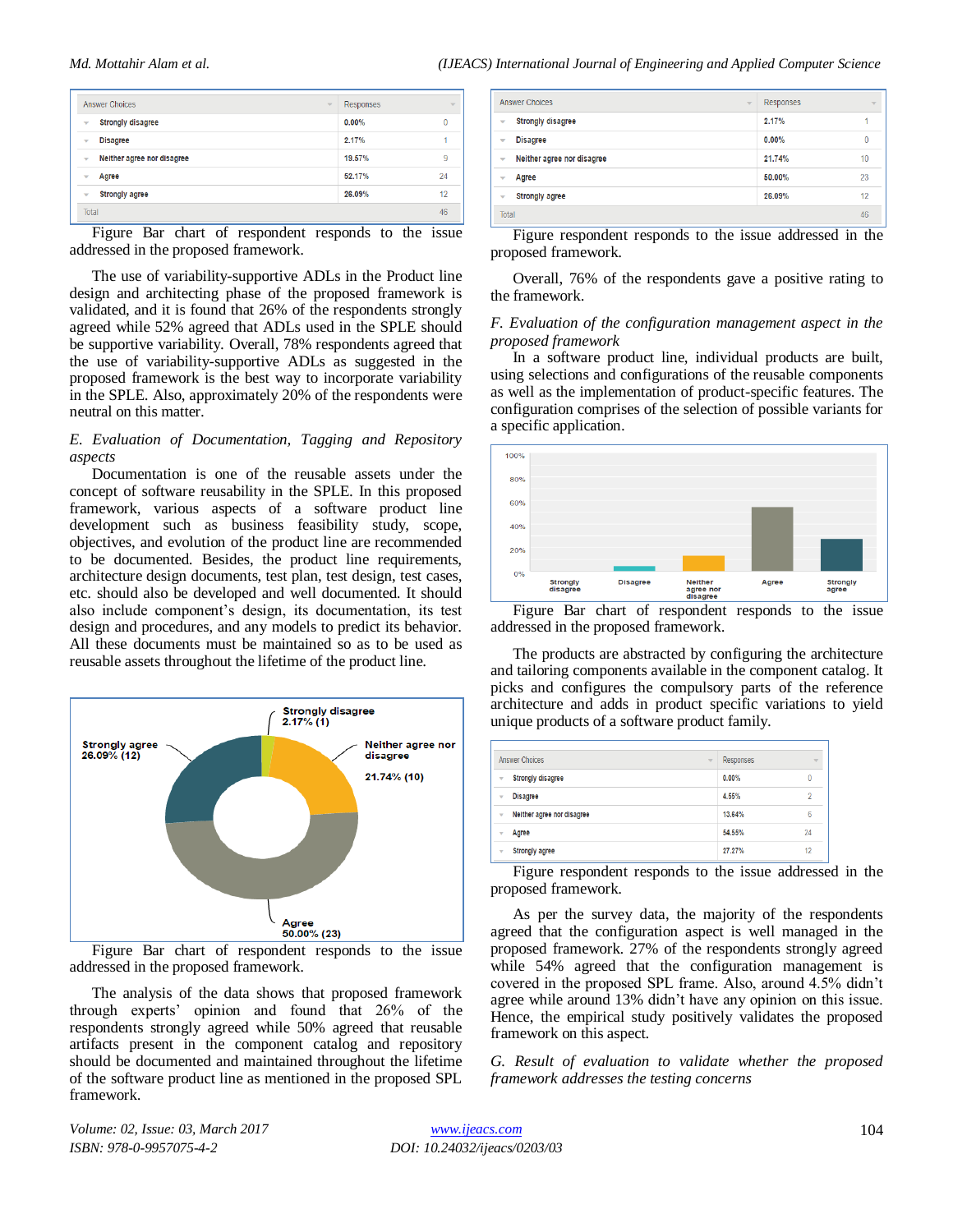In an SPL, every product of a product family is based on a unique set of features. Since SPLE technology is applied to increasingly complex domains, the need for an efficient product testing approach becomes more critical. Furthermore, a product line grows over time to meet new demands of the market, some enhancements or corrective modifications. To make sure that these changes in are in conformance with the product line core architecture, do not bring unforeseen errors, and the new features work as expected, rigorous testing needs to be performed. As per the survey data, the majority of the respondents agreed that the testing aspect is well covered in the proposed framework. 11% of the respondents strongly agreed while 68% agreed that the configuration management is covered in the proposed SPL frame. Also, around 2.2% didn't agree while around 15.5% didn't have any opinion on this issue. Hence, the empirical study positively validates the proposed framework on the testing aspect.



Figure Bar chart of respondent responds to the issue addressed in the proposed framework.

| <b>Answer Choices</b><br>$\overline{\phantom{a}}$      | Responses    |
|--------------------------------------------------------|--------------|
| <b>Strongly disagree</b><br>$\overline{\phantom{a}}$   | 2.22%        |
| <b>Disagree</b><br>$\overline{\mathbf{v}}$             | 2.22%        |
| Neither agree nor disagree<br>$\overline{\phantom{a}}$ | 15.56%       |
| Agree<br>$\overline{\phantom{a}}$                      | 31<br>68.89% |
| <b>Strongly agree</b><br>$\overline{\phantom{a}}$      | 5<br>11.11%  |
| Total                                                  | 45           |
|                                                        |              |

Figure respondent responds to the issue addressed in the proposed framework.

#### *H. Overall Evaluation Results for the ISPL Framework*

Overall, most of the evaluation criteria for the ISPL Framework got positive ratings, and hence, it is concluded that the experts found significant improvement in our ISPLD framework.

Clearly, the framework thrives to achieve improvement in almost every phase of the software product line development, i.e. from business feasibility, study and product line scoping to application implementation and testing.

# VI. CONCLUSION

The proposed framework, ISPLD, has been empirically studied and analyzed in this paper using expert opinion technique.

We conducted an extensive survey based on a set of questionnaires on various aspects and sub-processes of the ISPLD Framework. The participants were chosen from

*Volume: 02, Issue: 03, March 2017 ISBN: 978-0-9957075-4-2*

software product development firms, software vendors, and academicians. Survey result shows that majority of the expert give positive feedback on the ISPL Framework. The result of analysis concluded that ISPLD framework brings significant improvements.

#### **REFERENCES**

- [1] Kimberly Jordan. Software Reuse, Term Paper for the MJY Team Software Risk Management WWW Site, 21 April 1997. Accessed: February 2010[, www.baz.com/kjordan/swse625/docs/tp-kj.doc.](http://www.baz.com/kjordan/swse625/docs/tp-kj.doc)
- [2] Bertrand Meyer. Object-Oriented Software Construction. Prentice Hall PTR, 2nd edition, 2000.
- [3] Alam, M.M, Khan, A.I, Zafar, A., ["A Comprehensive Study of](https://scholar.google.com/citations?view_op=view_citation&hl=en&user=V-Q2G4QAAAAJ&citation_for_view=V-Q2G4QAAAAJ:UeHWp8X0CEIC)  [Software Product Line Frameworks"](https://scholar.google.com/citations?view_op=view_citation&hl=en&user=V-Q2G4QAAAAJ&citation_for_view=V-Q2G4QAAAAJ:UeHWp8X0CEIC), International Journal of Computer Applications (0975 – 8887) Volume 151 – No.3, October 2016.
- [4] Clements, P., Northrop, L.: Software Product Lines: Practices and Patterns. Addison-Wesley (2001)
- [5] Van der Linden, F., et al.: Software Product Lines in Action: The Best Industrial Practice in Product Line Engineering. Springer (2007)
- [6] K. Pohl, G. B¨ockle, and F. J. v. d. Linden, Software Product Line Engineering: Foundations, Principles, and Techniques.Secaucus, NJ, USA: Springer-Verlag New York, Inc., 2005.
- [7] Alam, M.M, Khan, A.I, Zafar, A. Md. Mottahir Alam, Asif Irshad Khan, and Aasim Zafar. A Secure Framework for Software Product Line Development. International Journal of Computer Applications 159(4):33-40, February 2017.
- [8] M. Svahnberg, J. van Gurp, and J. Bosch. A taxonomy of variability realization techniques. Softw., Pract. Exper., 35(8):705–754, 2005.
- [9] Khan, A.I., Alam, M.M., Jedaibi, W.A., January 2015. "Variability Management in Software Development using FeatureIDE: A Case Study." International Journal of Scientific & Engineering Research, Volume 6, Issue 1, 584 ISSN 2229-5518
- [10] SPL Hall of Fame[, http://splc.net/fame.html](http://splc.net/fame.html)
- [11] K. Mohan, B. Ramesh, and V. Sugumaran, "Integrating software product line engineering and agile development,"Software, IEEE, vol. 27, no. 3, pp. 48–55, 2010.
- [12] Bosch, J. (2000). Design & Use of Software Architectures, Addison-Wesley
- [13] Weiss, D., Software Synthesis: The FAST Process, Proc. Computing in High Energy Physics 95, September 1995
- [14] K. Kang, S. Cohen, J. Hess, W. Nowak, and S. Peterson. Feature Oriented Domain Analysis (FODA) Feasibility Study. Technical Report CMU/SEI-90-TR-21, Software Engineering Institute, Carnegie MellonUniversity, Pittsburgh, PA, USA, November 1990.
- [15] Kim, J., Park, S., Sugumaran, V., 2008. "DRAMA: A framework for domain requirements analysis and modeling architectures in software product lines." Journal of Systems and Software, 81(1), 37-55.
- [16] Tanhaei, M., Moaven, S., Habibi, J., 2010. "Toward an architecturebased method for selecting composer components to make software product line." Proceedings of the 2010 Seventh International Conference on Information Technology: New Generations (ITNG) (pp. 1233-1236).
- [17] Mellado, D., Fernández, M. E., Piattini, M., 2010. "Security requirements engineering framework for software product lines." Information and Software Technology, 52(10), 1094-1117.
- [18] Ali B M, Kitchenham B, Assessment of a Framework for Comparing Software Architecture Analysis Methods. Proceedings of 11th International Conference on Evaluation and Assessment in Software Engineering, BCS, 2007.
- [19] Matthias R, Tools & Techniques Expert Opinion, Online available http://www.idemployee.id.tue.nl/g.w.m.rauterberg/lecturenotes/UFTexp ertopinion.pdf
- [20] Sajid R., Moving Towards Component Based Software Engineering in Train Control Applications, Final thesis, Linköpings universitet, 2012, Sweden.